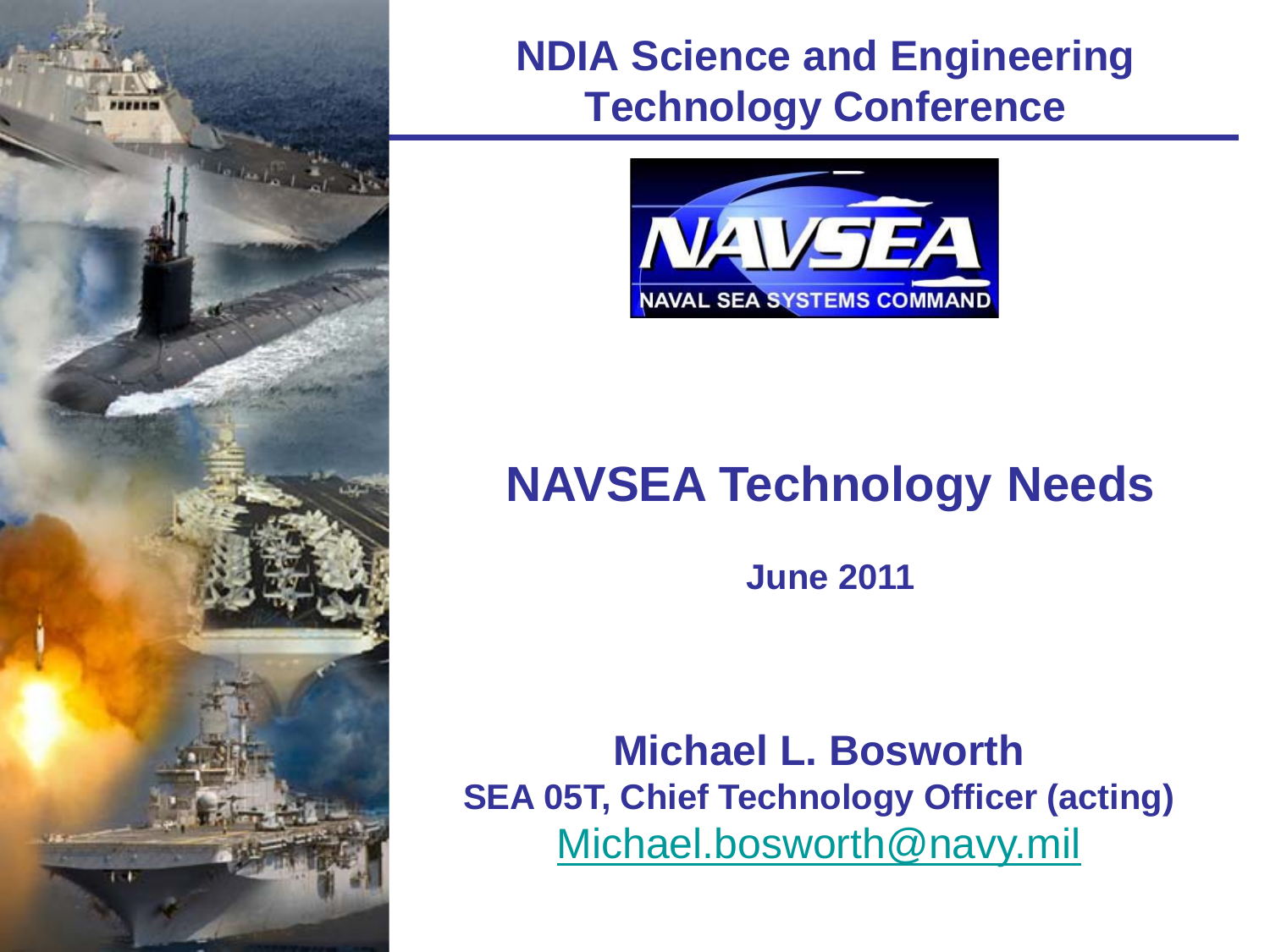

# NAVSEA Organization (made simple)

# **NAVSEA** Commander VADM McCoy Vice Cdr Executive Director Staff

### **Program Executive Offices** (PEOs)

-Ships

- -Submarines
- -Aircraft Carriers
- -Integrated Warfare Systems
- -Littoral and Mine Warfare >>> to Littoral Combat Ship (soon)

## **Headquarters Directorates**

- -Most notably for this venue SEA 04 (with naval shipyards, supships) SEA 05 (Naval Systems Engineering) with a dozen tech groups of which one is 05T<sub>a</sub> (Technology ie R&D)
- **Naval Labs** - NSWC  $\sqrt[\chi]{}$  (surface) - <sub>^</sub>NUWC (undersea)

*Fuller & official org chart at http://www.navsea.navy.mil/Organization/HQ.aspx*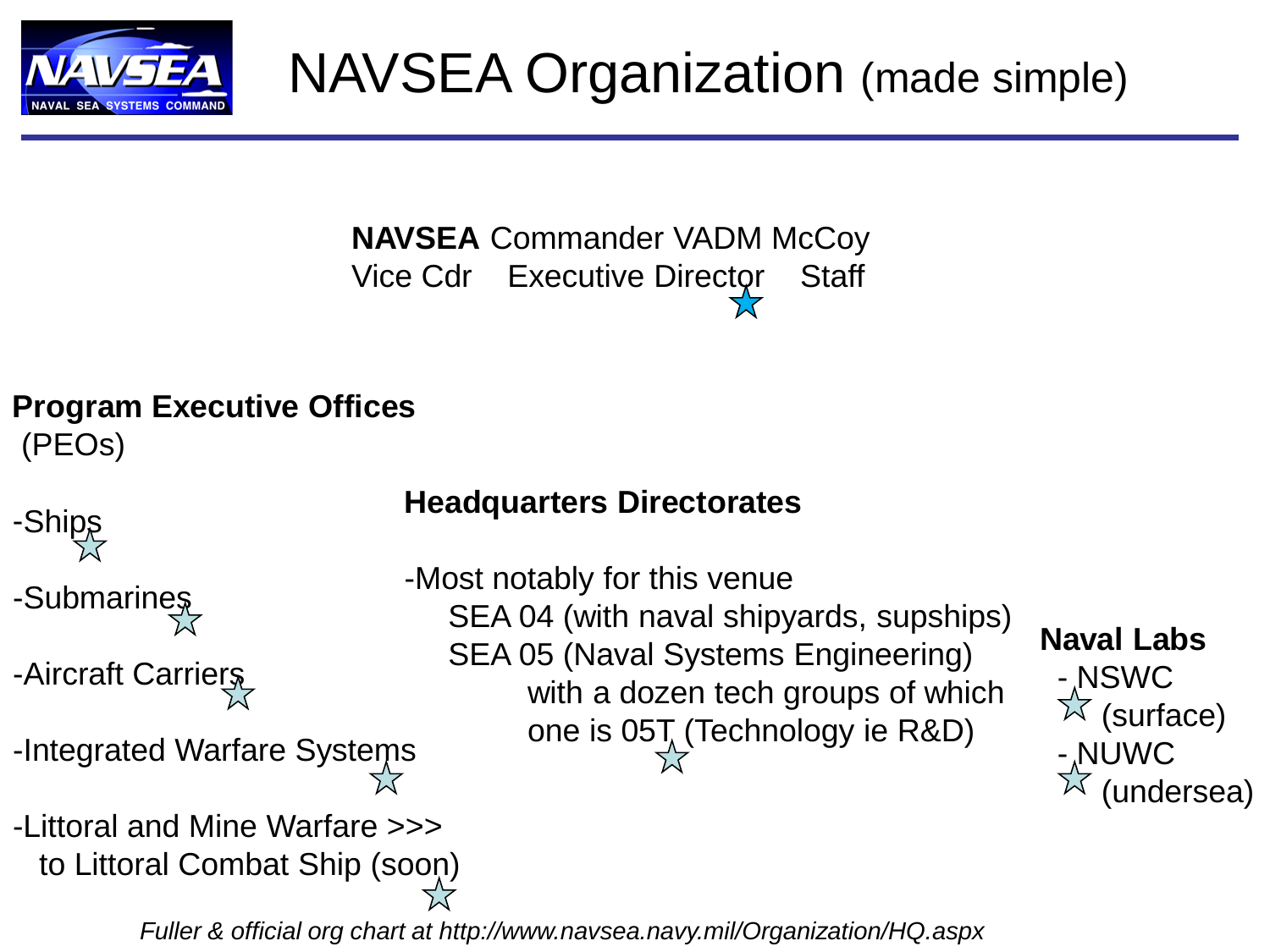

# **SEA 05 Technology Office (SEA 05T)**

- **Serve as Primary SEA 05 R&D and Technology Transition Staff**
- **Focus on transitioning technology from S&T to the Acquisition Programs and Fleet**
- **Manage assigned R&D Programs**
- **Develop a workforce that can effectively lead and transition technology into the fleet**
- **Partner with S&T Community, Industry, Acquisition Community, and the Fleet to produce technology development strategies and transition technology into the fleet**



Phase of Development & Transit<mark>f</mark>on

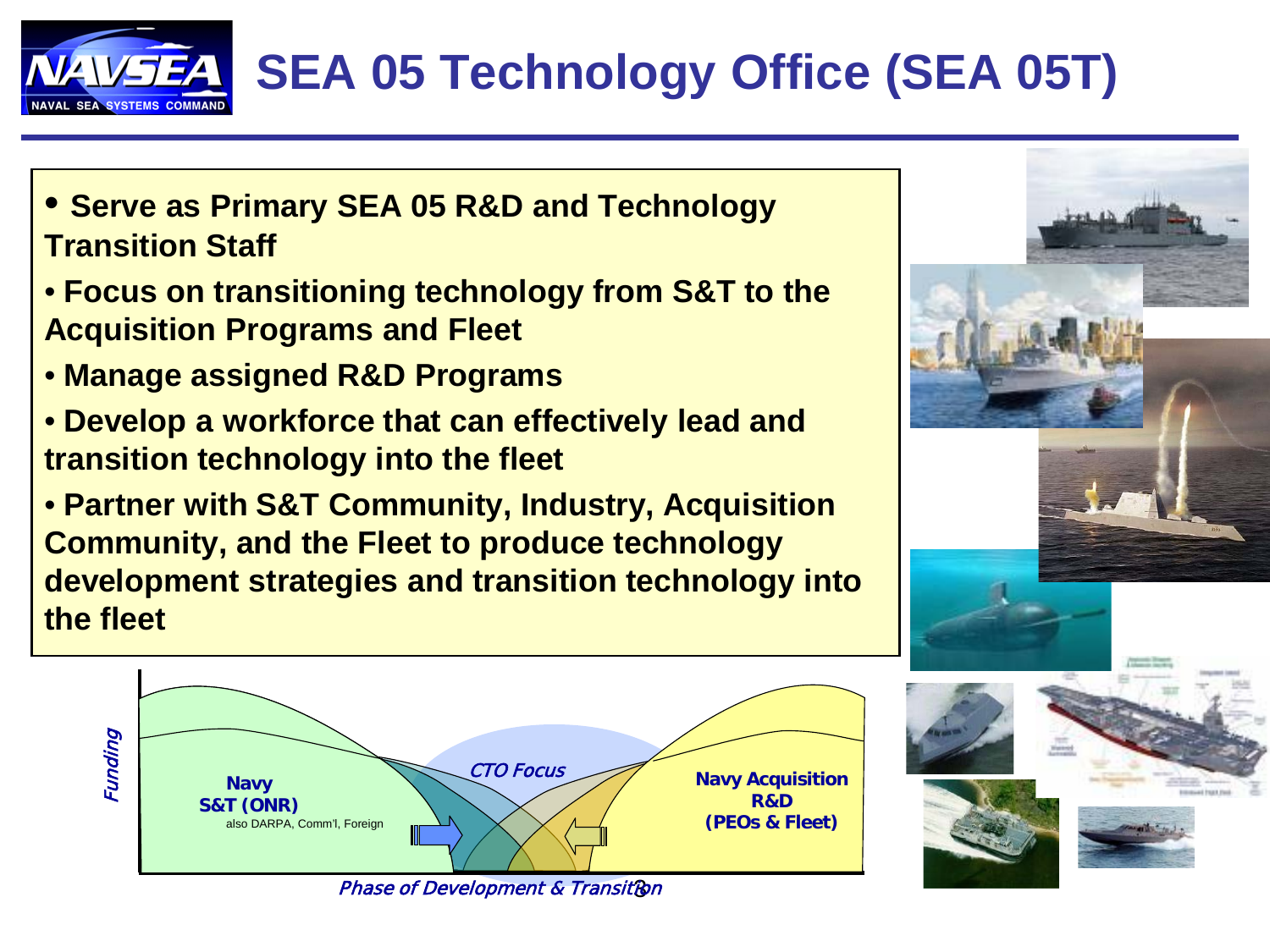

- Technologies promoting the ability to affordably modernize to meet evolving threats
	- Open Architecture
	- Modularity
	- Increased Distributed System Capacity (electrical power, chill water, etc.)
	- Ability to interface with new aircraft (MV-22, JSF, etc.)
	- Ability to interface with off-board unmanned systems.
- Technologies that improve material condition of ships
	- Corrosion Control
	- Reliability improvements
- Technologies that reduce the Total Ownership Cost of Today's Fleet
	- Energy Efficiency
	- Reduced Manning
	- Improved training methods
- Analytical Methods to enable calculating Return on Investment of Open Architecture and Modularity
	- "Real Options"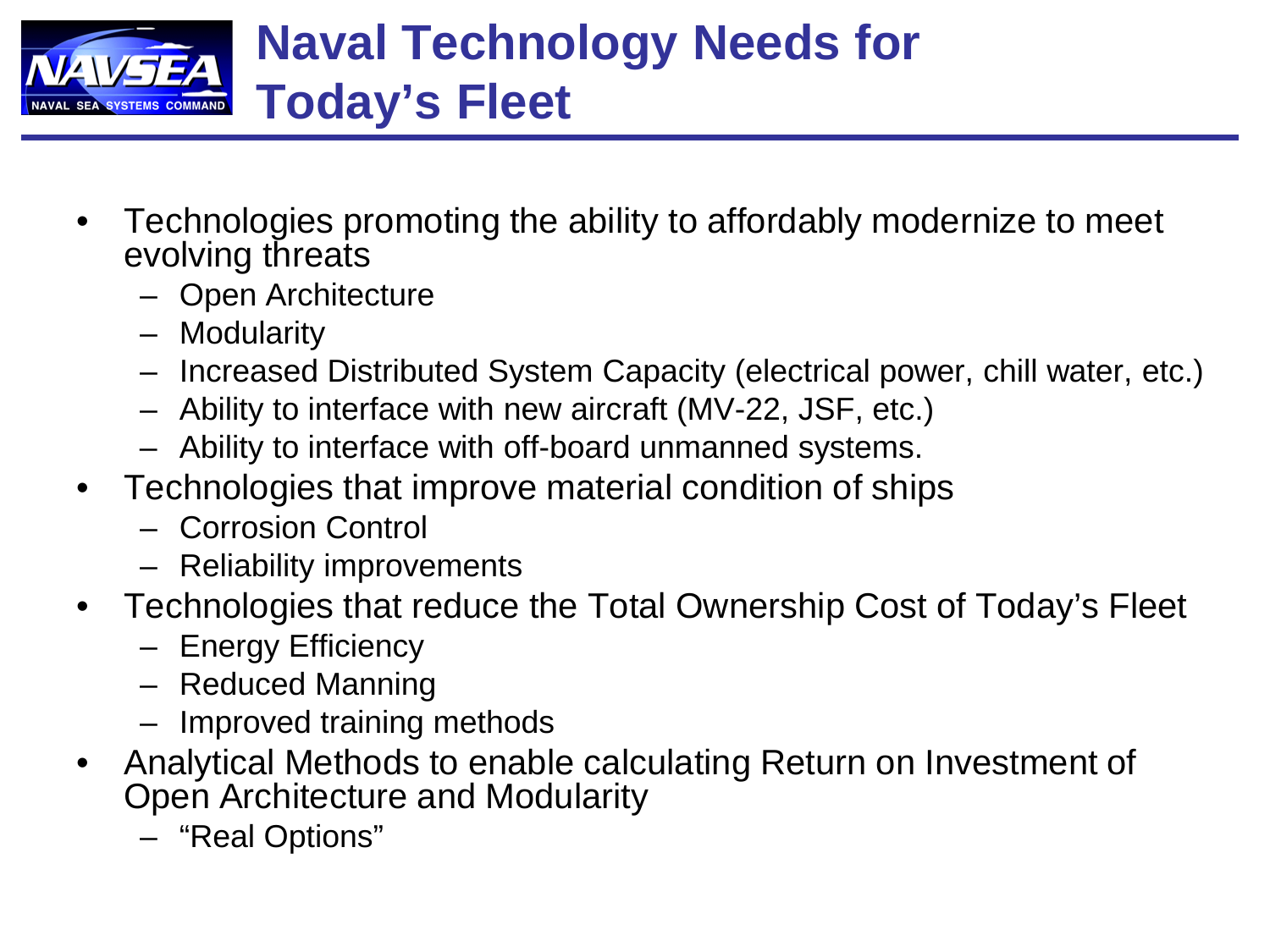

- Architecture driven Product Lines
	- Next Generation Integrated Power Systems
	- HVAC 21<sup>st</sup> Century
	- Open Architecture Combat Systems
- Affordable incorporation of evolving technologies
	- Railguns and Directed Energy Weapons
	- Unmanned Vehicles and Autonomy
	- New Aircraft (shipboard integration of…)
- Improved Design methods and tools
	- Ship Design Process Modeling
	- Properly Pricing Risk
	- Properly Valuing Flexibility
	- Design, Costing & Analysis Tools
- **Total Ownership Cost Reduction Technologies**
- **Mission Effectiveness Technologies**
- Improved Technology Transition Model

## *Need affordable robustness in a changing world*



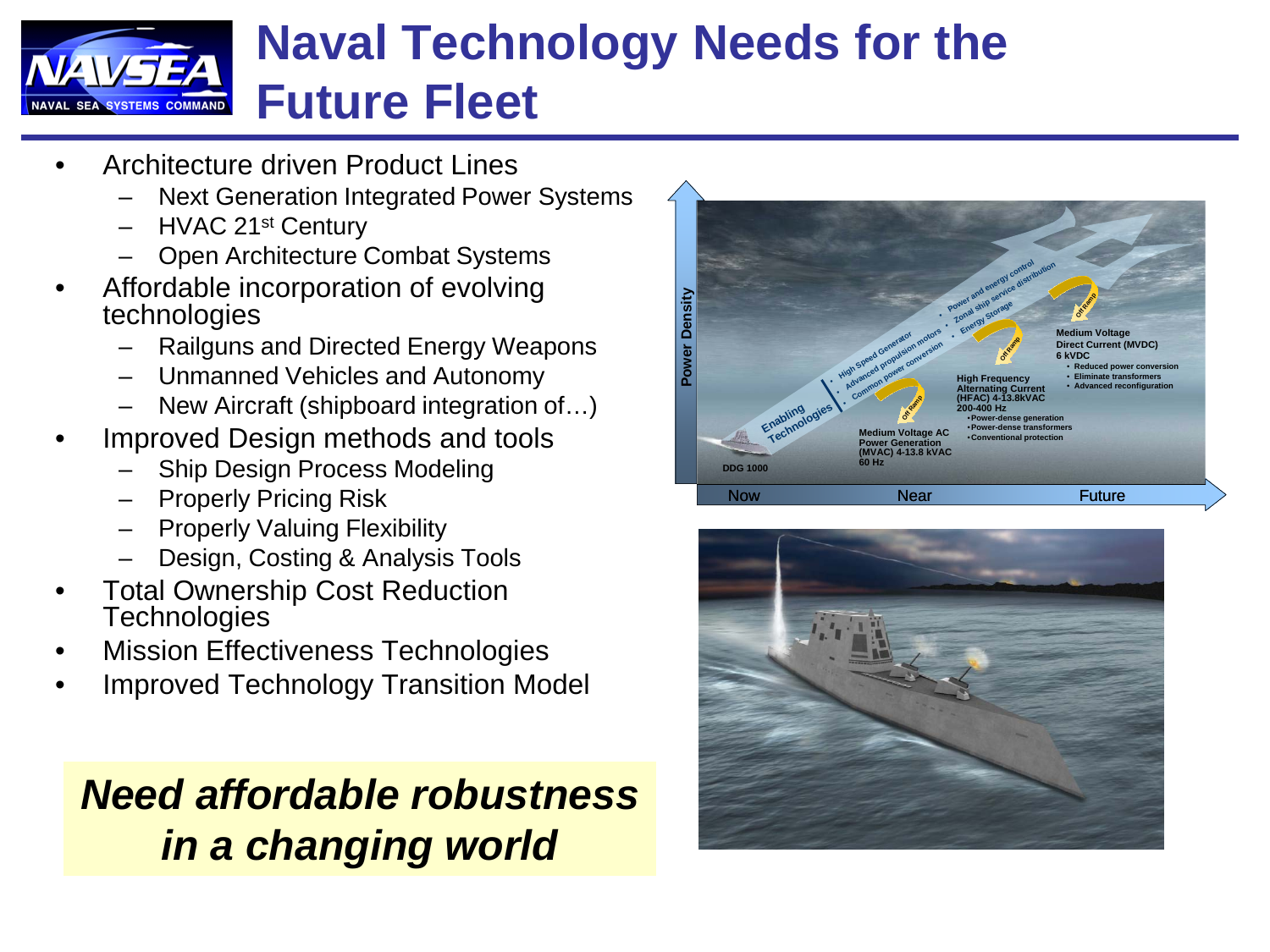

- The transition opportunities are in the acquisition shops (PEOs).
- FOR SHIPS: Look at annual 30 year Shipbuilding Plan.
	- one on-line source: http://www.militarytimes.com/static/projects/pages/2011shipbuilding.pdf
- Backup from the first of class 'award date' to early design.
- Have a new capability/technology 'ready for transition' as design concepts are being developed, competed, selected.



Less centralized data for warfare systems, HM&E & logistics systems, boats/craft/unmannedvehicles.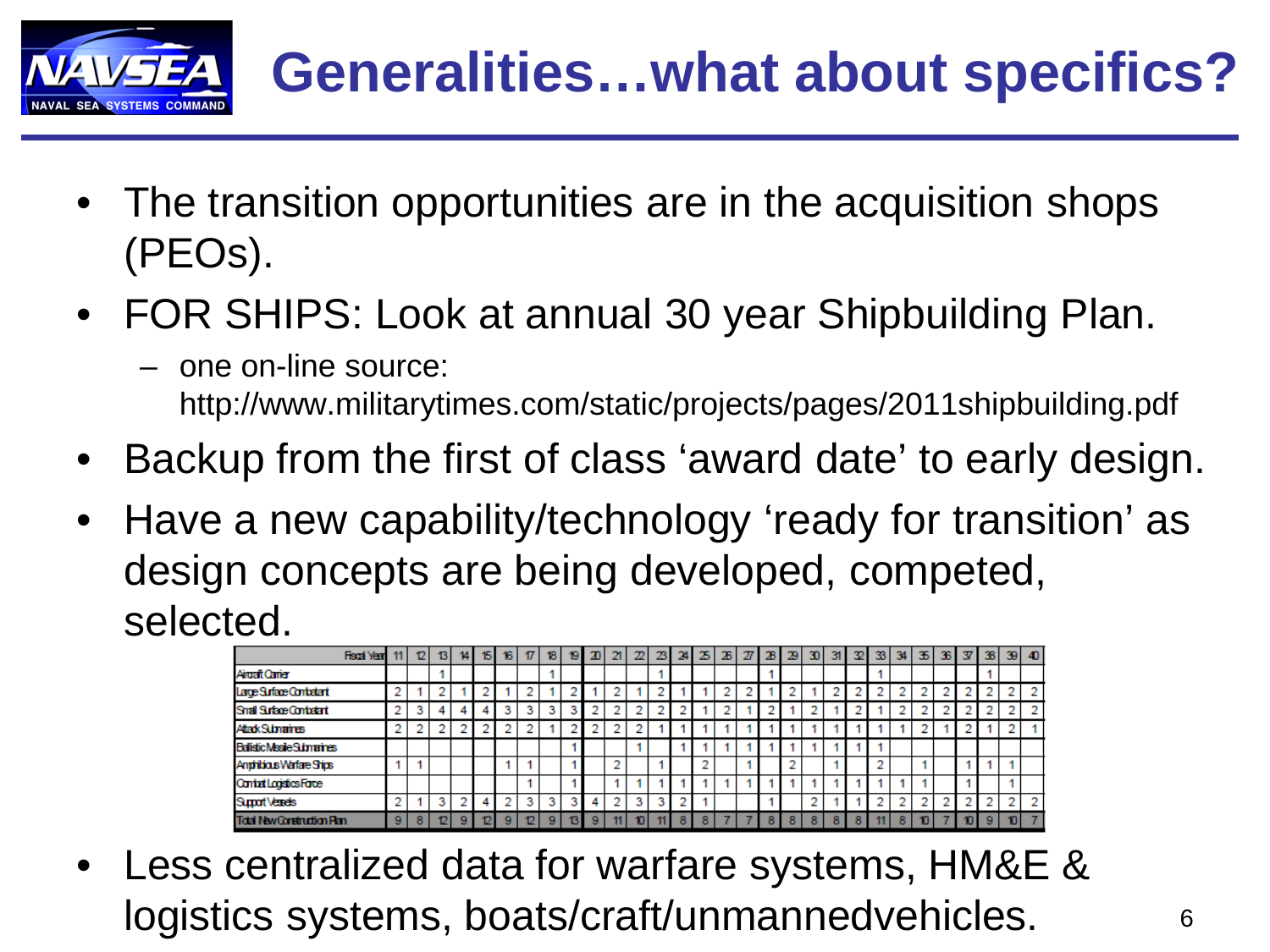*30yr Ship-Building Plan* 

DDG51 DDG(X) LHD(X) LSD(X) T-AO T-ARS(X) T-AGOS(X) AS(X) **SSC** LCS LCS(X)

*POC: Glen Sturtevant Glen.Sturtevant@navy.mil*

**SUBs:**

SSBN(X) *Ohio Replacement*

SSN - Virginia

*POC: Regan Campbell Regan.Campbell@navy.mil*

**CARRIERs:**

**Pacing Evolving Threats\*:**<br>CVN21 **Pacing Evolving Threats\*:** *POC: Eric Pitt Eric.Pitt@navy.mil*

*Near Term Technology For Today's Fleet*

#### **SHIPs: Pacing Evolving Threats:**

Open Architecture Modularity Distributed Systems UV Interfaces

#### **Operating Cost Reduction:**

Energy Efficiency Automation Improved Crew Training

#### **Lifecycle Cost Reduction:**

Low Maintenance Materials Remote CBM Reduce/Eliminate Corrosion Software Reconfigurability

**Lifecycle Cost Reduction\*: \*additional to ones listed above**

In Water Repairable Systems

**\*additional to ones listed above**

### *Far Term Technology For The Future Fleet*

**Architecture Driven Product Lines:**

**NGIPS** HVAC 21st Century Open Architecture

#### **Disruptive Technology:**

Directed Energy Weapons EM Railgun UVs

**New Design & Analysis Tools: Capable,**

Ship Design Process Modeling Pricing Risk Quantifying/Valuing Flexibility **CREATE** 

**Disruptive Technology:**

Large Diameter Tube Payloads



New Aircraft Interfaces New Aircraft



**Affordable, Sustainable Fleet of 313**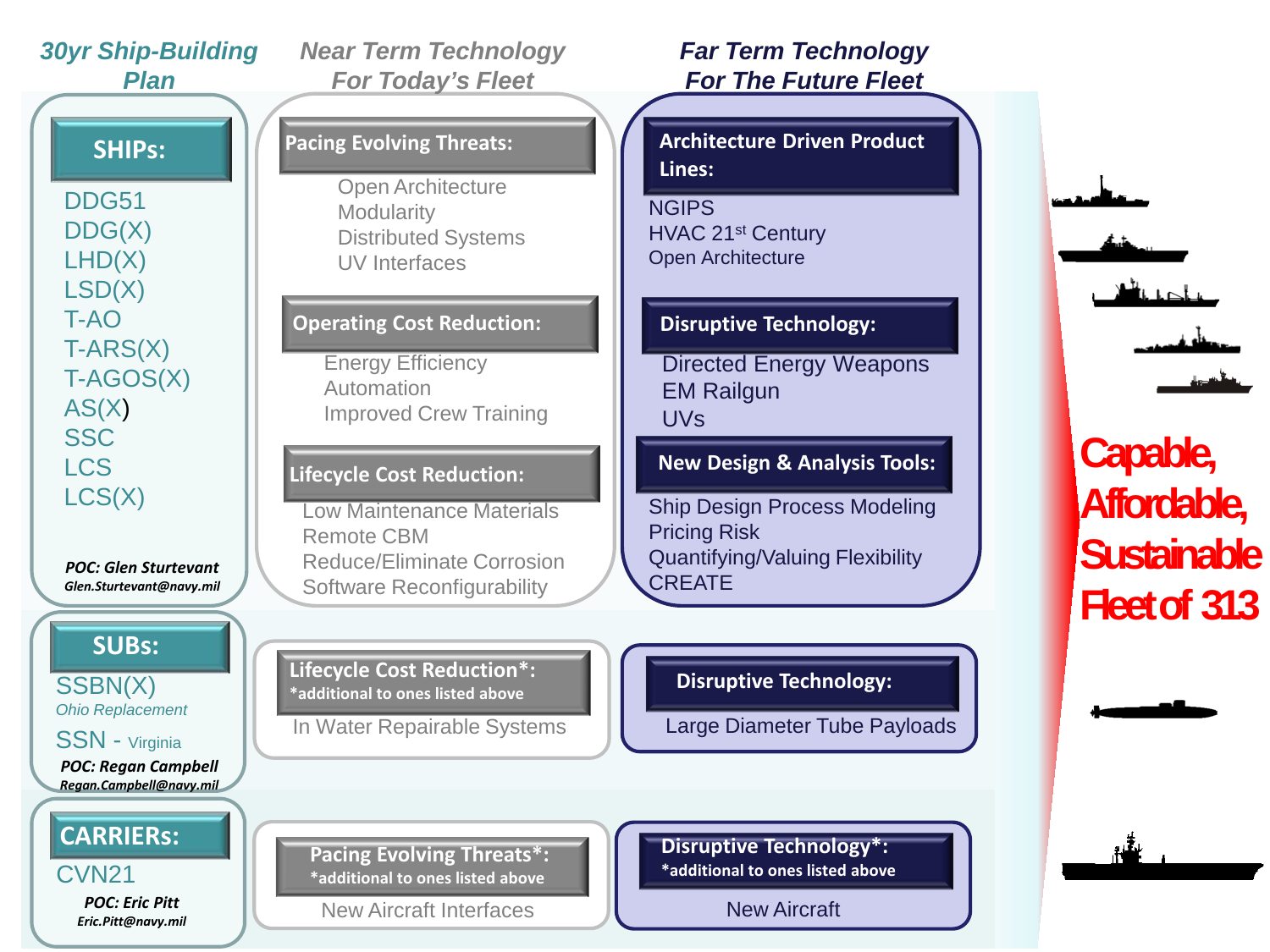

- Technology & Innovation for Ships, Boats, Unmanned Vehicles & the systems that integrate into them….for warfighting mission payoff .
- Affordable (crisis of cost).
- Transitionable (crisis of productization).
- Utilize existing in new configurations (to be affordable & transitionable)